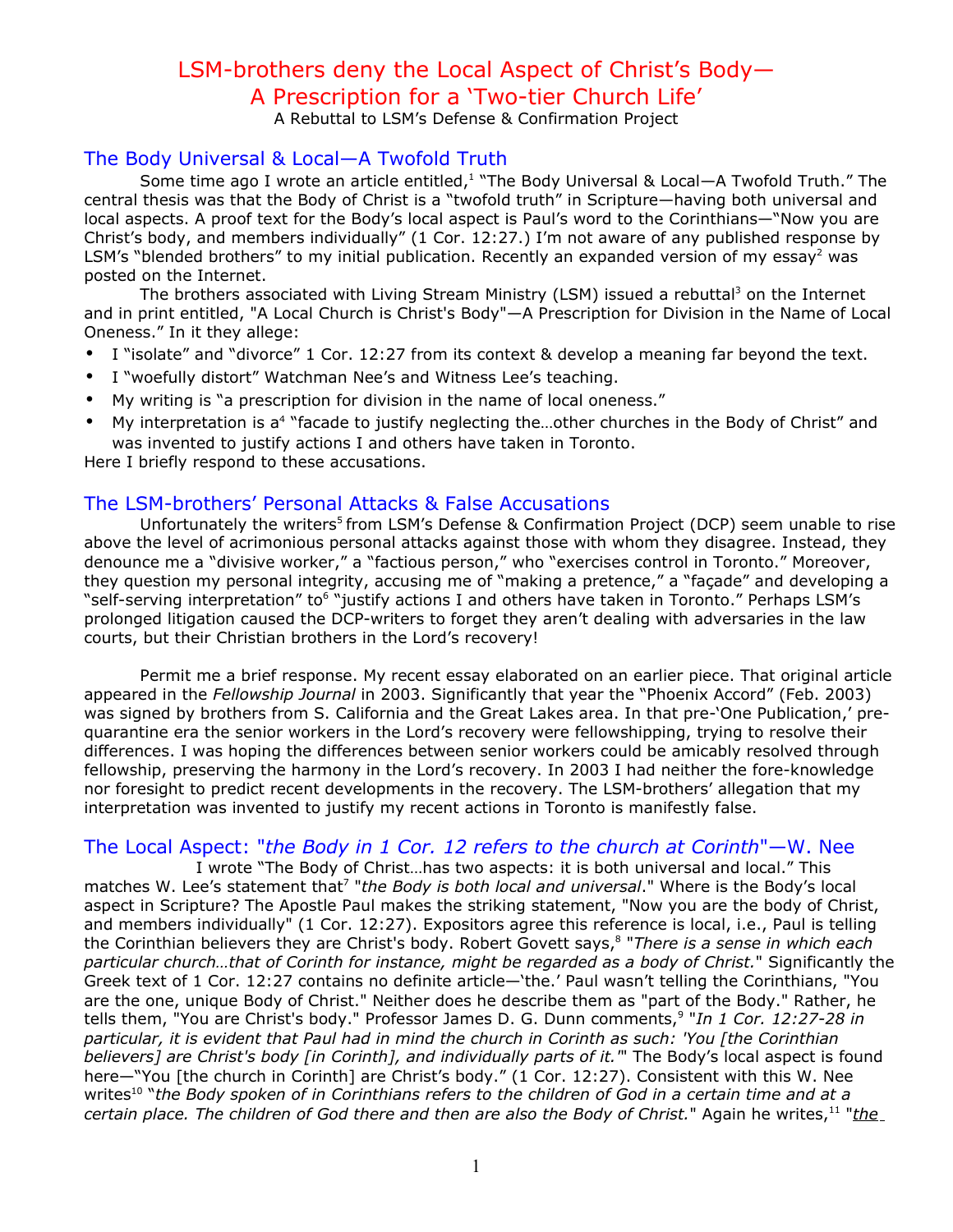*Body of Christ in 1 Corinthians 12 refers to the church at Corinth.*" Scripture indicates there is a local aspect to Christ's Body.<sup>12</sup> The LSM-brothers, however, have a problem with this. The Central Issue—the LSM-brothers deny the Local Aspect of Christ's Body

Despite Witness Lee's statement, "*the Body is both local and universal,*" the LSM-brothers do not affirm the Body as a twofold truth in Scripture. Rather they first question and then deny the local aspect of Christ's Body. Under the title questioning<sup>13</sup> "'A Local Church Is Christ's Body'?" they write: "Nigel claims that 1 Corinthians 12:27 says that the church in Corinth is the Body of Christ as an entity *locally*. *His exposition…is diametrically opposed to the plain speaking of Brother Lee.*" Yet this statement is NOT a direct quotation of my writing. They are putting words into my mouth, attributing to me something I never wrote! I nowhere employed the modifying phrase, "*as an entity locally*." Both here (and elsewhere) the LSM-writers seem to be "putting their own spin" on my writing. My thesis statement was "*there is the local aspect of Christ's body. The children of God residing in a certain place are also 'Christ's body' (1 Cor. 12:27)*." Why don't the LSM-brothers quote this and state clearly whether they agree or disagree? The LSM-brothers' critique never acknowledges that the Body is a twofold truth in Scripture. Rather, they interpret every Bible passage (including 1 Cor. 12:27) with reference to the universal Body, implicitly denying the local aspect.

Concerning 1 Cor. 12:27, the LSM-brothers declare 14 "*When Paul says, 'Now you are the Body of Christ, and members individually,' he is not speaking of the church in Corinth as an administrative unit."* The LSM-brothers' modifying clause "*as an administrative unit"* appears designed to cloud the issue*.* The church's administrative aspect includes the elders' management of business and practical affairs. Obviously when Paul told the Corinthians, "you are Christ's Body," he's referring to the "organic aspect." The church's "administrative aspect" was not in the fore.<sup>15</sup> The question is—Are the LSMbrothers asserting that 16 "*When Paul says, 'Now you are the Body of Christ, and members individually,' h e is n ot speaking of the church in Corinth"?* If so, they deny the local aspect of Christ's Body.

Again the LSM-brothers allege Paul 14 *"is certainly not advocating that a local church is the Body of Christ as an entity unto itself*." Again they add a modifying phrase--"*as an entity unto itself*." What do they mean by this? A skeptic would see this as the LSM-brothers' attempt to redefine the issue, making it easier for them to reject! In place of this rejected interpretation, Bro. Benson Phillip's word, 17 "*Not one local church is the Body; every local church is a part of the Body*," is alleged to be "*entirely consistent with Scripture*." Yet, is it? The Apostle Paul did NOT tell the Corinthians "you are part of the Body of Christ." Rather, he unequivocally asserted, "You are Christ's Body." The absence of the definite article—"the"—in Greek is significant, supporting this interpretation. I conclude that **the LSM-brothers reject the proposition that there is a local aspect to Christ's Body** (in addition to the universal aspect.) This is the central issue. Their rejection has important implications.

"*Nigel's interpretation of 1 Corinthians 12:27 divorces Paul's words from their proper context,*" 18 claim the LSM-writers. Moreover, they allege, he 19 "*develops a meaning from it that is far beyond what is in the text*." The LSM-brothers offer their own exposition, 20 "*The Corinthians'… seemed to have no realization that they were organically related members in one Body. Neither did they exhibit any sign of caring for the other churches in the Body of Christ*…" They employ the term "the other churches" five times, emphasising that (in their view) "you are the Body of Christ" means Christ's universal Body, composed of all the churches. This difference in interpretation is not mere semantics, involving splitting hairs. The question is—Did Paul intend the Corinthian believers to view themselves as Christ's body in Corinth, possessing all the various gifts locally—eyes, ears, hands, feet etc.? Or, were they to regard themselves as Christ's Body only in relation to all the other local churches worldwide? Put differently, concerning Christ's body, is it only legitimate to "think and act globally"? According to LSM's brothers the reference point is the universal Body. They say, 21 "*For Paul to say to the saints in* Corinth, 'You are the Body of Christ,' is to say that the practice of the church life in Corinth should *bear all the characteristics of the universal Body of Christ.*"

The LSM-brothers' interpretation, emphasizes Corinth's relationship with other local churches. They stress "*caring for the other churches in the Body of Christ…"* Yet the immediate scriptural context contains no allusion to inter-church relations. Bro. Nee underscores this, saying, 22 "*We must notice that Paul did not pay attention to any problem arising between the brothers in Corinth and the brothers in Ephesus, or…the brothers in Colossae…Paul only paid attention to the divisions between*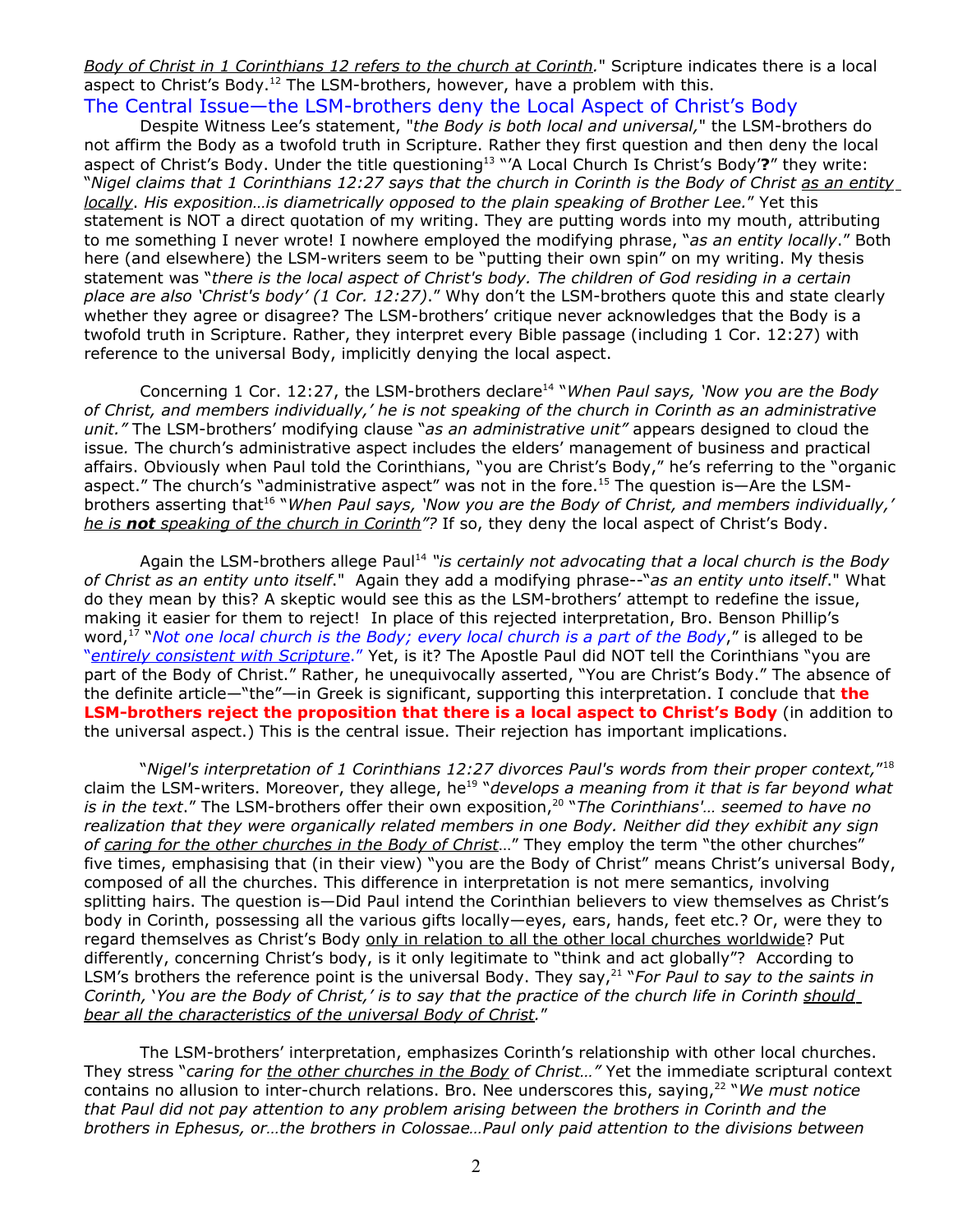*the brothers at Corinth.*" It seems in W. Nee's view, Paul was telling the Corinthians to "think locally and act locally" as Christ's Body. The LSM-brothers' exposition directly contradicts Bro. Nee's!

## "The Body of Christ in 1 Cor. 12 refers to the church at Corinth"—W. Nee

The LSM-brothers say I "woefully distort<sup>"23</sup> the teaching of Watchman Nee and Witness Lee. However, Bro. Nee's exposition of this Scripture was the catalyst for my writing. In fact, W. Nee explicitly recognized the "twofold truth" concerning Christ's Body. He contrasts Paul's treatment of "the Body" in Ephesians and Corinthians: He says, 24 "*The Body spoken of in Ephesians refers to all* the children of God, but the Body spoken of in Corinthians refers to the children of God in a certain time and at a certain place. The children of God there and then are also the Body of Christ." Again he writes, 25 "*The Body of Christ spoken of in 1 Corinthians is different from that…in Ephesians …* The Body of Christ in Ephesians refers to the universal church. This is not a problem to most Bible. *students. But the Body of Christ in 1 Corinthians 12 refers to the church at Corinth.*" Far from "woefully distorting" Bro. Nee's teaching (as alleged) my presentation mirrors his.

W. Nee specifically targeted the "spiritual oneness," which claims to be "one with the Body" extra-locally, while tolerating division within a locality. He said, 26 "*The minimum requirement of* unity in the Bible is the unity of locality. God's children must have spiritual unity in each locality. *This is the basic demand of the Bible*." Based on this, I wrote, "The experience of the Body starts at home; in their own localities, believers can experience being Christ's body." However, the LSMbrothers criticise this saying, Nigel 27 "*argues that oneness begins at the local church level. This is contrary to the truth*." However, Bro. Nee says the same as I, 28 *"…the oneness among the children of God must at least start from the locality.*"

### 'A Local Church is Christ's Body'—Prescription for Division or its Antidote?

The LSM-brothers allege that affirming the Body's local aspect is a "prescription for division." It's ironic that Watchman Nee concluded exactly the opposite—**seeing the local aspect of Christ's Body is the antidote to division**! The Apostle Paul told the Corinthians that the Church in Corinth is Christ's Body (12:27) and there should be no division in the Body (12:25). Hence, W. Nee says, 29 "*Paul showed them that having divisions in Corinth was the same as having* divisions in the Body of Christ...If I live at Corinth, at a minimum I must be one with the children of *God in the locality of Corinth*." Hence, in Bro. Nee's view, seeing "a local church is Christ's Body" is the antidote to local division. The opposing view—denying the local aspect and emphasizing only the universal aspect—has serious consequences. A believer may see himself as a member of the universal Body; He fellowships with saints around the globe. He "practices the Body life,' yet he may ignore, reject, or divide from his fellow-believers meeting as the church in his own city. He is "one with the Body," yet he can be divisive in his own locality. Don't we see this scenario being played out in local churches today? Saints who are "one with the (extra-local) Body" justify dividing from brothers in their local church, because (in their concept) the local church is not the Body.

#### The LSM-Blended Brothers' Two-Tier System—the local church & the Body

The LSM-brothers' rejection of the local aspect of Christ's body leads them to focus exclusively on the universal aspect. This creates a dichotomy between the local church and 'the Body.' A natural corollary is an emphasis on extra-local activities—e.g. "blending" and LSM's "7 feasts— in the name of "the Body." This two-tier system has been enunciated by the "blended brothers." Bro. Ron Kangas is on record saying, 30 "*We must learn to have the church life on two levels simultaneously—the level of following the Lord's leading in our locality to take care of the local* situation and the level of following the Lord's leading in the Body universally. The seven times a year *that we come together are for the universal Body…*" These "two levels" imply a two-tier system. On one hand saints participate in the church-life locally. On the other hand there is the "extra-local Body life." The local church-life is indeed recognized. Yet, significantly, in Bro. Ron's speaking here, the local church-life is not identified with "the Body." It is merely the local church-life. This erroneous dichotomy between the local church and the Body may be reinforced by statements like, 31 "*It is possible to be in the church but not in the Body*." Brother Ron equates the experience of "the Body" with extra-local activities like attending LSM's "seven feasts." A similar rationale is used to justify "blending." LSM-President Benson Phillips asks, 32 "*Do you appreciate your local church or do you appreciate the Body? The Body should be first, and we must fellowship in this Body. We must be*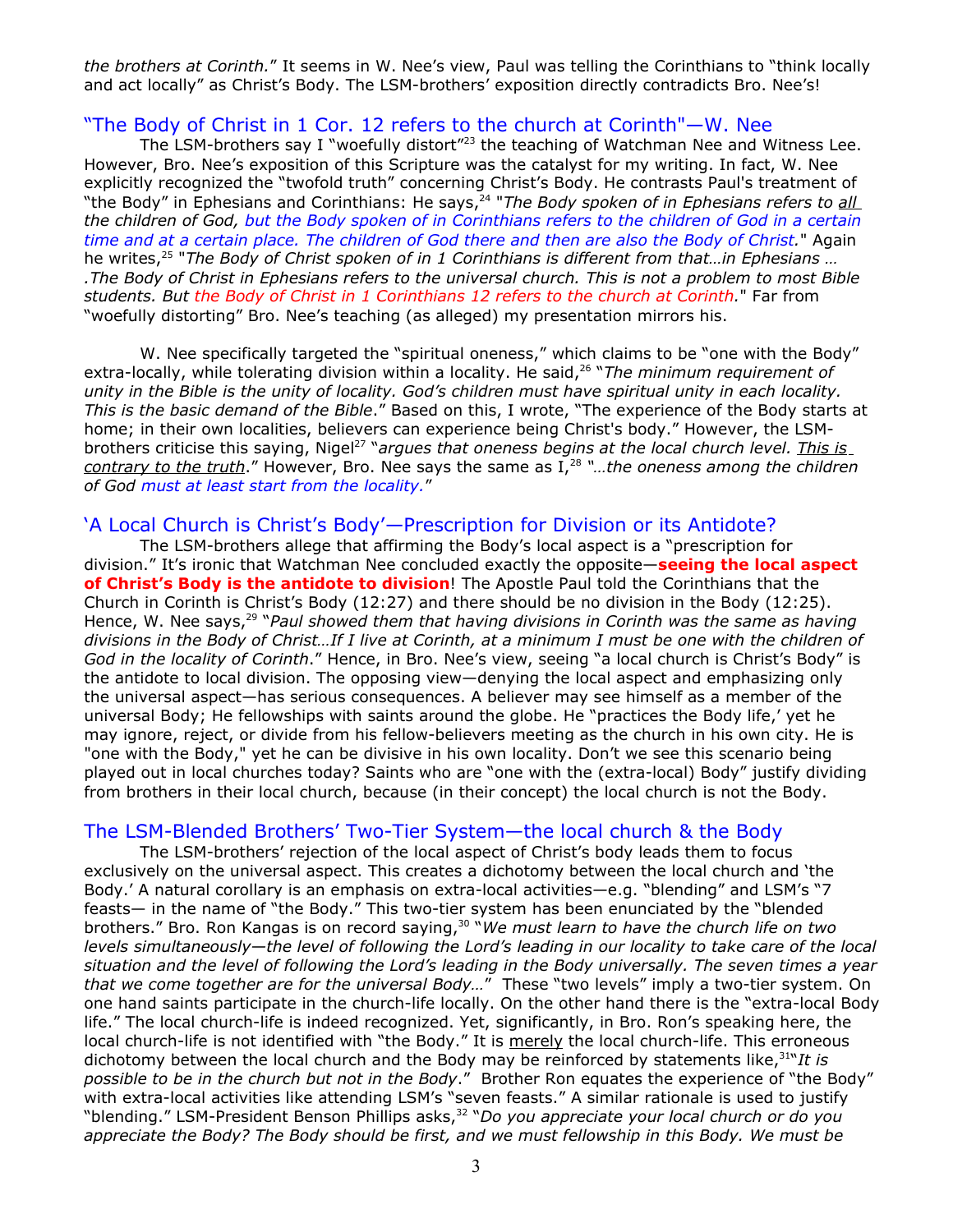*blended in this Body….We should be faithful in our local church, but we should not consider that number one… Instead, the entire Body of Christ is first*." Clearly in the "Blended Brothers'" two-tier system, "the Body" occupies the first-tier and the local church the second (lower) tier. Yet, doesn't this doctrine reinforce the concept that "the Body" is extra-local"? Doesn't this teaching assume an unscriptural, false dichotomy between the local church and "the Body"? However, if "*the Body is both local and universal*" (W. Lee) participating in the local church is experiencing Christ's Body. **There are not two-tiers. In the New Testament we don't see this kind of extra-local Body-life.**

### Global Sectarian Oneness & the Blending of an 'LSM Body'?

The LSM-brothers allege that I propose a sectarian, local oneness, different from the oneness of Christ's Body. They say, 33 "*The local oneness Nigel proposes is a sectarian oneness separate from the common fellowship of all the churches…This oneness is not the oneness of the Body of Christ.*" I believe this appraisal rests (in part) upon a misapplication of such terms as, "*the Body*" and "the *common fellowship of all the churches."* Once this misapplication is removed this critique is exposed as baseless.

According to Scripture, "the Body" includes millions of believers worldwide throughout the age of grace.<sup>34</sup> But, is this what the LSM-brothers mean by 'the Body'? Apparently not; the "blended Brothers" are on record saying 35 "*for us the Body today is just the Lord's recovery…In Brother Lee's understanding, the Body equals the recovery*." Moreover, the LSM-brothers refer to me as 36 "*a worker who has himself been quarantined by the Body.*" They also talk about 36 "*the quarantine exercised by the churches as the Body towards*" myself and Brother Titus Chu. But, what do they mean by "the Body"? Evidently the LSM-brothers' definition amounts to the "blended brothers" and their followers. In this context 'the Body" means LSM's "blended brothers" and those local churches endorsing their actions. But that is NOT the inclusive Scriptural definition; that's an exclusive "LSM Body." The "oneness" of such an "LSM Body" differs from the universal oneness of Christ's Body. We do affirm that (as the LSM-brothers' state)<sup>37</sup> "there is one unique fellowship common to all believers in every place." However, this "one unique fellowship" includes all genuine believers universally (2 Cor. 13:14; 1 John 1:3.) It is not restricted to the local churches within the Lord's recovery. It's not the fellowship of an "LSM Body." We reject as unscriptural the assumption that the fellowship of God's Son (1 Cor. 1:9) is the exclusive possession of those local churches closely following the leading of LSM's "blended brothers." The LSM-brothers use biblical terms, yet they invest them with non-scriptural meanings. In the LSM-brothers' hands, "the Body" is in actuality a global LSM sect led by the "blended brothers." The "oneness" and "fellowship" to which they refer are (in fact) the oneness and fellowship of this global LSM sect. Moreover "blending" conducted exclusively within the sphere of LSM-affiliated churches is a global sectarian blending.<sup>38</sup>

The LSM-brothers conclude by saying, Nigel 39 "*does not affirm the oneness of all the local churches as the practical expressions of the Body of Christ on the earth today*." I agree with this. The current situation in the Lord's recovery is that the oneness has been fractured. How then can I affirm its oneness? In my view the chief causal factor of this fracturing is the LSM's "blended brothers'" insistence on non-essential and/or extra-biblical items like, 'One Publication,' one Minister of the Age, one global company of workers, etc. The "blended co-workers" have surely fulfilled Bro. Benson Phillip's prophetic word: 40 "*If we are special and insist on anything other than the common faith, the oneness will surely be damaged, and divisions will occur."* Given the division precipitated by the "Blended co-workers'" teachings and actions, *the oneness has surely been damaged*. It is impossible for me to affirm a practical oneness which has ceased to exist! The "oneness" practiced by the "blended brothers" has become the oneness of an LSM global sect. It is not "*the oneness of all the* [genuine] *local churches as…expressions of the Body of Christ."*

Nigel Tomes

Toronto, CANADA

June 2007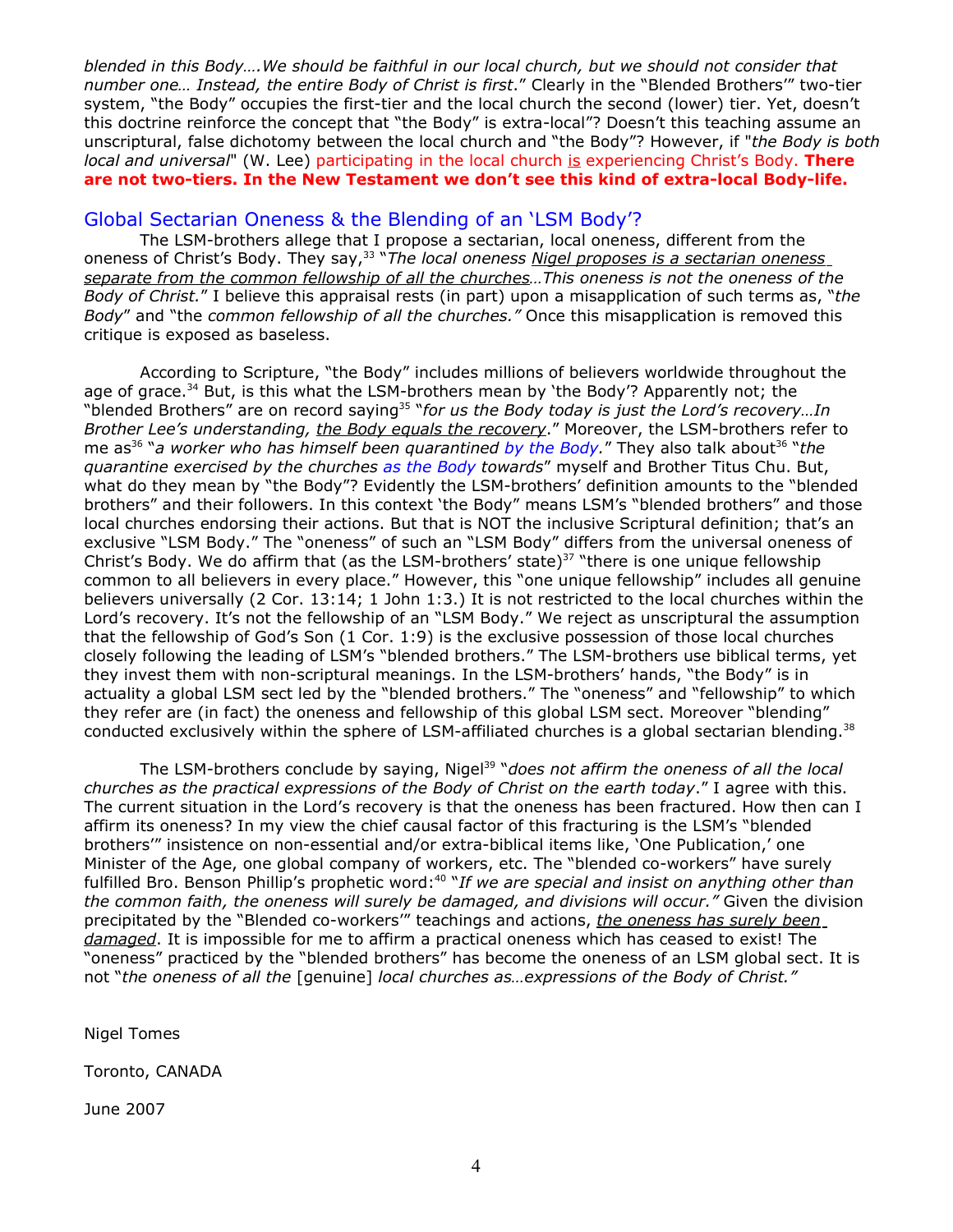### **NOTES:**

- 1. Published in *Fellowship Journal* (vol. 2, No. 5) in 2003
- 2. Posted Feb. 7, 2007 [http://www.concernedbrothers.com/BODY/TwofoldTruthTheBodyUniversal\\_Local.pdf](http://www.concernedbrothers.com/BODY/TwofoldTruthTheBodyUniversal_Local.pdf)
- 3. The Internet version was posted on AFaithfulWord.org (AFW.org) May 21, 2007 The printed version appears in LSM's 28-book "Attack Pack" issued by the LSM-affiliate, DCP. The volume title is, The Local Church Life for the Body of Christ pp. 15-25 (page references are to this version.) LSM-President Benson Phillips declared in LSM's St. Paul, MN Memorial Weekend Conference May 2007) that this 28-Book "Attack Pack" was part of LSM's "One Publication," having been reviewed by LSM's editors. Hence, we refer to the authors of this LSM-endorsed publication as "LSM-brothers."
- 4. The quote in context reads, "Nigel Tomes' emphasis on local oneness over the oneness of the Body is a façade to justify neglecting the feeling of and fellowship with other local churches in the Body of Christ." Preface to "The Local Church Life for the Body of Christ" p. 5 and the Preface to the other 6 volumes.
- 5. The AFW.org website says that unless indicated otherwise the authors are Bill Buntain with Dan Sady & Dan Towle.
- 6. The LSM-brothers allege that "His interpretation is biased in order to justify the actions he and others have taken to separate The Church of the Torontonians from the common fellowship of the churches in the universal Body of Christ." (p. 15) These "actions" refer to the business affairs of The Church of the Torontonians [the Church in Toronto's business corporation] in 2007. Note that this article was first published four years earlier, in 2003.
- 7. Witness Lee, Life-Study of First Corinthians p. 527
- 8. Robert Govett, The Church of Old, p. 44
- 9. James D. G. Dunn, The Theology of Paul the Apostle, p. 541
- 10. W. Nee, The Collected Works of W. Nee, Vol. 56, p. 363,
- 11. W. Nee, The Collected Works of W. Nee, Vol. 56, p. 364.
- 12. A further supporting verse is 1 Cor. 10:17 which says, "*Seeing that there is one bread, we who are many are one Body; for we all partake of the one bread.*" This "one bread" is the bread on the table at Corinth. (W. Nee Further Talks, p. 112.) Concerning this Watchman Nee says, "*The Bible says that 'we [the saints in the same locality] who are many are…one bread' (1 Cor. 10:17)*." [W. Nee, Collected Works, vol. 56, p. 374.] The plural pronoun, 'we' in 1 Cor. 10:17 includes the writer, Paul who identifies himself with the believers in Corinth. (Perhaps this can be viewed as the writer's way of transforming the statement, 'You who are many…" into a cohortative exhortation.) Since the saints in the locality of Corinth are "one bread," they are also "one Body," represented by the "one bread." Here again is the local aspect of Christ's Body.
- 13. "The Local Church Life for the Body of Christ" p. 16
- 14. "The Local Church Life for the Body of Christ" p. 19 Note that I in my articles I never employed the phrase "*as an administrative unit."* This extraneous qualifier has been introduced by the LSM-brothers.
- 15. 1 Cor. 12:27 covers the "organic aspect" and the following verse (v. 28) the administrative aspect. 1 Cor. 12:28 says, "And God has placed some in the church: first apostles, second prophets, third teachers…" W. Lee makes this distinction clear. Yet the LSM-brothers confuse these two aspects! Concerning v. 28 W. Lee says, "The church here [v. 28] refers to the church in both its universal and local aspects. In vv. 12-27... the Body is an organism for Christ as the believers' life to grow and express Himself. The church is an assembly for God to operate His administration." (footnote 1 on v. 28)
- 16. This is exactly the LSM-brothers' statement without the extraneous qualifier, "*as an administrative unit."*
- 17. The quote is from *The Ministry* magazine, Vol. 9, No. 2, p. 113. Quoted on p. 17 of DCP's "The Local Church Life for the Body of Christ" There the LSM-brothers assert, "*In fact, Benson's fellowship…is entirely consistent with Scripture.*" (p. 17)
- 18. "The Local Church Life for the Body of Christ" p. 19. In a similar statement, the LSM-brothers assert, "*He isolates 1 Corinthians 12:27 from its context….*" (p. 15)
- 19. The LSM-brothers say, "*He isolates 1 Corinthians 12:27 from its context and in so doing develops a meaning from it that is far beyond what is in the text*." "The Local Church Life for the Body of Christ" p. 15
- 20. The LSM-brothers' exposition in context reads, "*The Corinthians' practice of the Lord's table (1 Cor. 11:17-22) and of tongue-speaking (1 Cor. 14:4) was self-centered and demonstrated a lack of mutual care. They seemed to have no realization that they were organically related members in one Body.* Neither did they exhibit any sign of caring for the other churches in the Body of Christ in the way they *conducted their church life. Paul repeatedly corrected the church in Corinth for deviating from the* common teaching and practice of all the local churches in the matters of following the apostles (1 Cor. *4:16-17), remaining in the status of one's calling (7:17), headship and head covering (11:4-6, 16),*